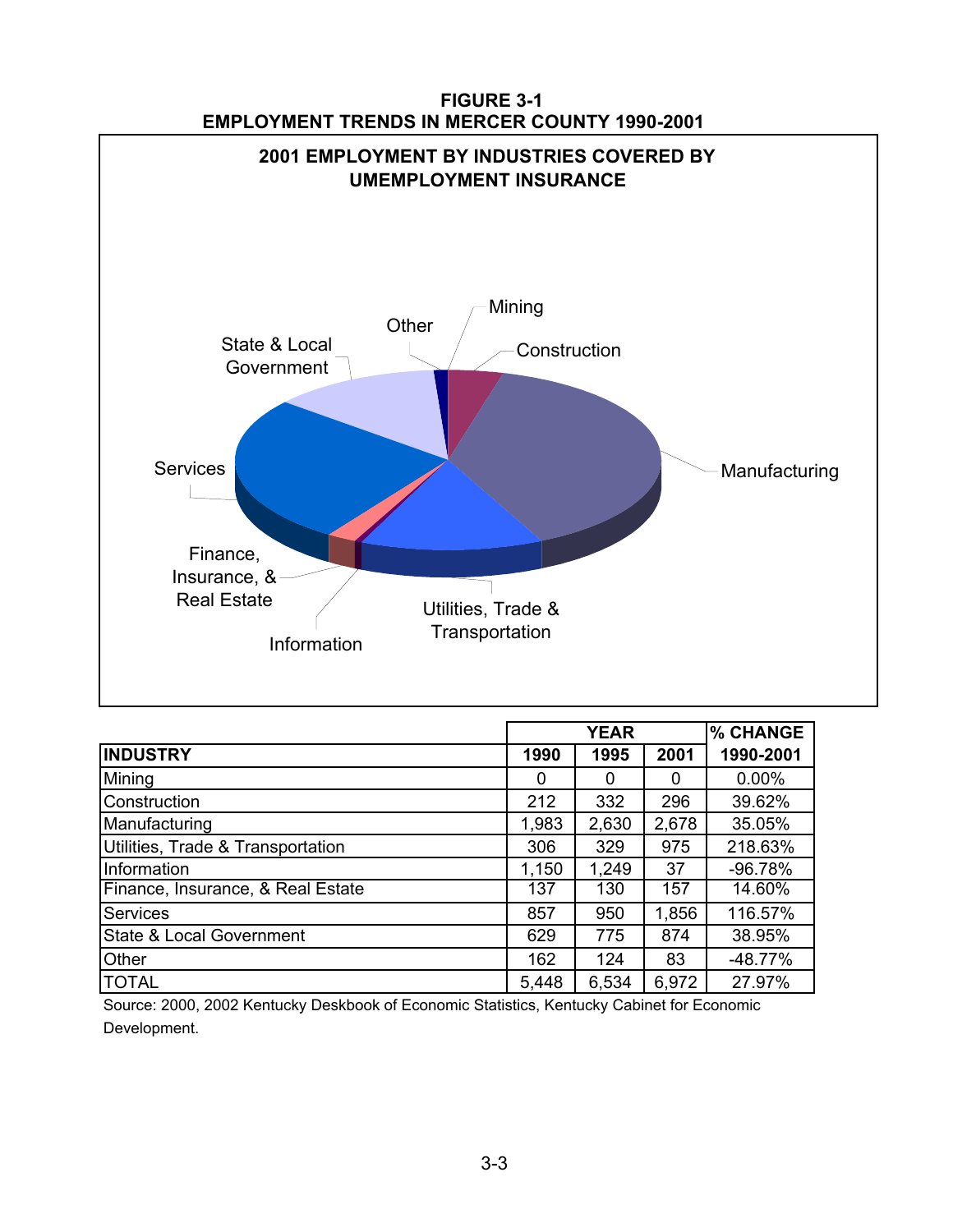## **AVERAGE WEEKLY WAGES IN MERCER COUNTY 1990-2001 FIGURE 3-2**



|                                                  |         | <b>YEAR</b> |        | % CHANGE  |
|--------------------------------------------------|---------|-------------|--------|-----------|
| <b>INDUSTRY</b>                                  | 1990    | 1995        | 2001   | 1990-2001 |
| Mining                                           | $\star$ | $\star$     | *      |           |
| Construction                                     | 306.84  | 396.76      | 552.93 | 80.20%    |
| Manufacturing                                    | 434.99  | 604.97      | 779.91 | 79.29%    |
| Utilities, Trade, & Transportation               | 542.68  | 674.97      | 518.05 | $-4.54\%$ |
| Wholesale/Retail Trade (90, 95) Information (01) | 182.88  | 229.03      | 514.92 | 181.56%   |
| Finance, Insurance, Real Estate                  | 369.93  | 424.22      | 592.00 | 60.03%    |
| Services                                         | 228.43  | 284.68      | 317.48 | 38.98%    |
| <b>State and Local Government</b>                | 356.12  | 400.62      | 484.33 | 36.00%    |
| Other                                            | 173.88  | 288.19      | 484.49 | 178.63%   |
| All industries                                   | 331.55  | 320.22      | 563.69 | 70.02%    |

Source: 2000, 2002 Kentucky Deskbook of Economic Statistics, Kentucky Cabinet for Economic Development.